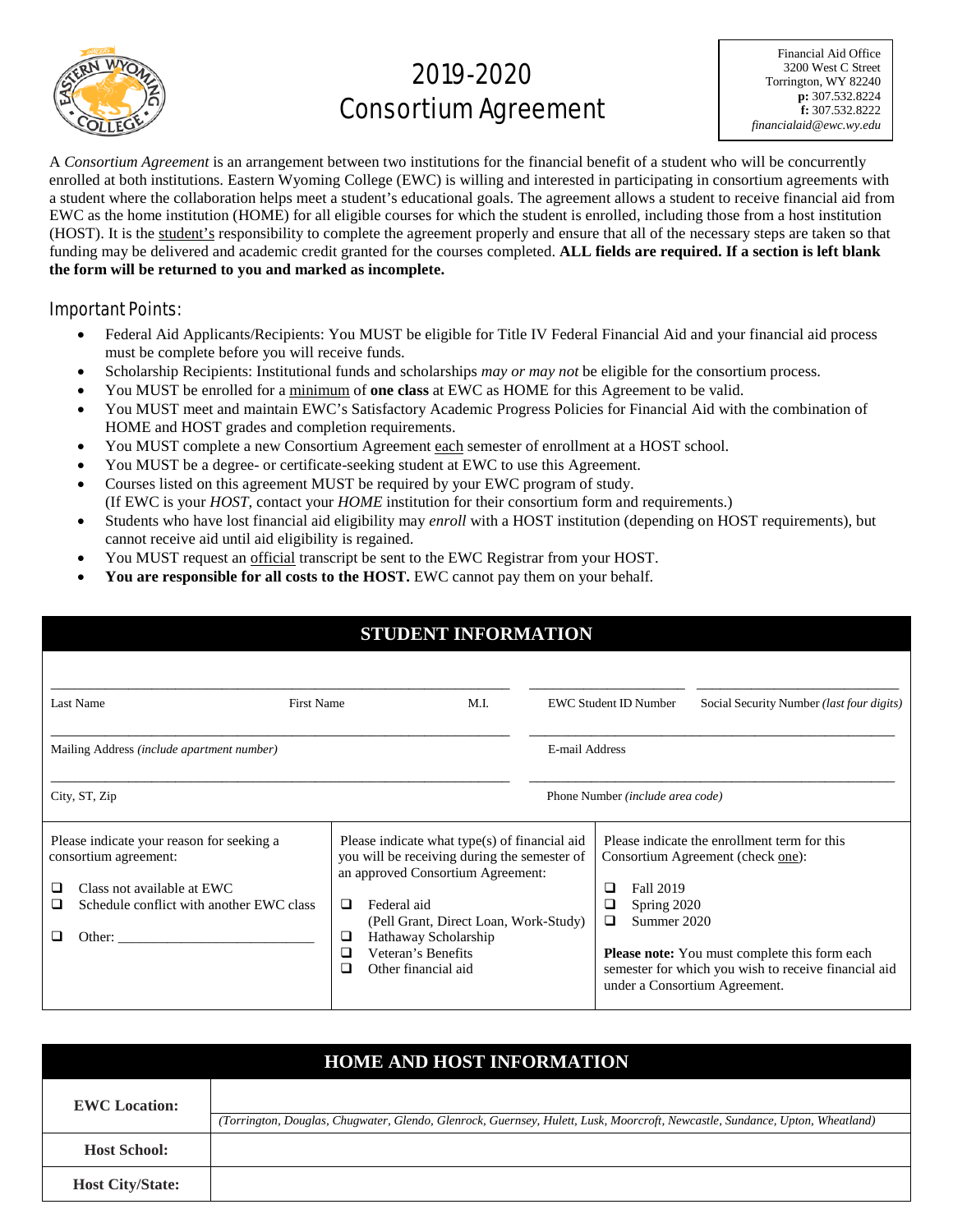It is the student's responsibility to complete the agreement properly and ensure that all of the necessary steps are taken so that funding may be delivered and academic credit granted for the courses completed. **Please note: ALL fields are required. If a section is left blank the form will be returned to you and marked as incomplete.** 

### **ENROLLMENT INFORMATION** (Complete with EWC Academic Advisor or Registrar)

For a course to be eligible it must be offered by an accredited HOST eligible to participate in Title IV Federal Aid Programs and accepted by HOME towards satisfying the student's degree requirements. You MUST be enrolled for a minimum of one class at EWC as HOME for this Agreement to be valid. Please work with your EWC Academic Advisor or EWC's Registrar o complete the course enrollment information below:

| What course(s) will the student be taking at HOST school? |              |         |  | Equivalent course(s) at EWC? |              |         |  |
|-----------------------------------------------------------|--------------|---------|--|------------------------------|--------------|---------|--|
| Course Subject<br>& Number                                | Course Title | Credits |  | Course Subject<br>& Number   | Course Title | Credits |  |
|                                                           |              |         |  |                              |              |         |  |
|                                                           |              |         |  |                              |              |         |  |
|                                                           |              |         |  |                              |              |         |  |
|                                                           |              |         |  |                              |              |         |  |
|                                                           |              |         |  |                              |              |         |  |

**By signing below, Advisor/Registrar confirms that course(s) listed from HOST school are required for student's EWC degree program. A degree audit may be attached for proof of requirement.**

*Advisor or Registrar Signature: \_\_\_\_\_\_\_\_\_\_\_\_\_\_\_\_\_\_\_\_\_\_\_\_\_\_\_\_\_\_\_\_\_\_\_\_\_\_\_\_\_\_\_\_\_\_\_\_\_\_\_\_\_ Date: \_\_\_\_\_\_\_\_\_\_\_\_\_\_\_\_\_\_\_\_\_\_\_\_*

*Advisor or Registrar printed name:* \_\_\_\_\_\_\_\_\_\_\_\_\_\_\_\_\_\_\_\_\_\_\_\_\_\_\_\_\_\_\_\_\_\_\_\_\_\_\_\_\_\_\_\_\_\_\_\_\_\_\_\_\_\_\_\_\_\_\_\_\_\_\_\_\_\_\_\_\_\_\_\_\_\_\_\_\_\_\_\_

## **STUDENT AGREEMENT & CERTIFICATION**

Please read the following expectations/Consortium Agreement Policies. After reading, please indicate agreement by writing (or typing, if filling out the PDF version) your initials to the right of each statement (in the space provided).

1. I am taking (a) course(s) at the HOST school listed above that is/are transferable to my degree at EWC

2. I am NOT receiving financial aid at the HOST

3. I am enrolled in and attending at least one class at EWC for the Enrollment Term checked above and am making Satisfactory Academic Progress as specified by EWC's Satisfactory Academic Progress Policies for Financial Aid

4. I am enrolled in a degree/certificate program at EWC; EWC will confer my degree upon successful completion of my program

5. I will notify EWC and HOST of any change in my enrollment status, including withdrawing from or not attending courses: *If you drop or withdraw from courses at your host school, you are required to submit an official receipt of your dropped courses to your consortium liaison at the home school. Please be aware that dropping or withdrawing from classes in your consortium agreement may affect your SAP. You may only completely withdraw from a consortium agreement twice. If you drop all courses at both schools, the home institution will perform a Return of Title IV Funds calculation and may return funds to federal accounts. This could result in a bill on your student account.*

#### **6. I will submit an official grade transcript from my HOST school at the end of the semester**

**7. I am responsible for paying educational expenses at my HOST school**

8. I authorize my HOST school to release any necessary academic and/or financial information for the above course(s) to EWC

By signing below, I certify that I have read, and that I understand and will abide by all Consortium Agreement Policies

 *Student's Signature* (**Handwritten** signature required) *Date*